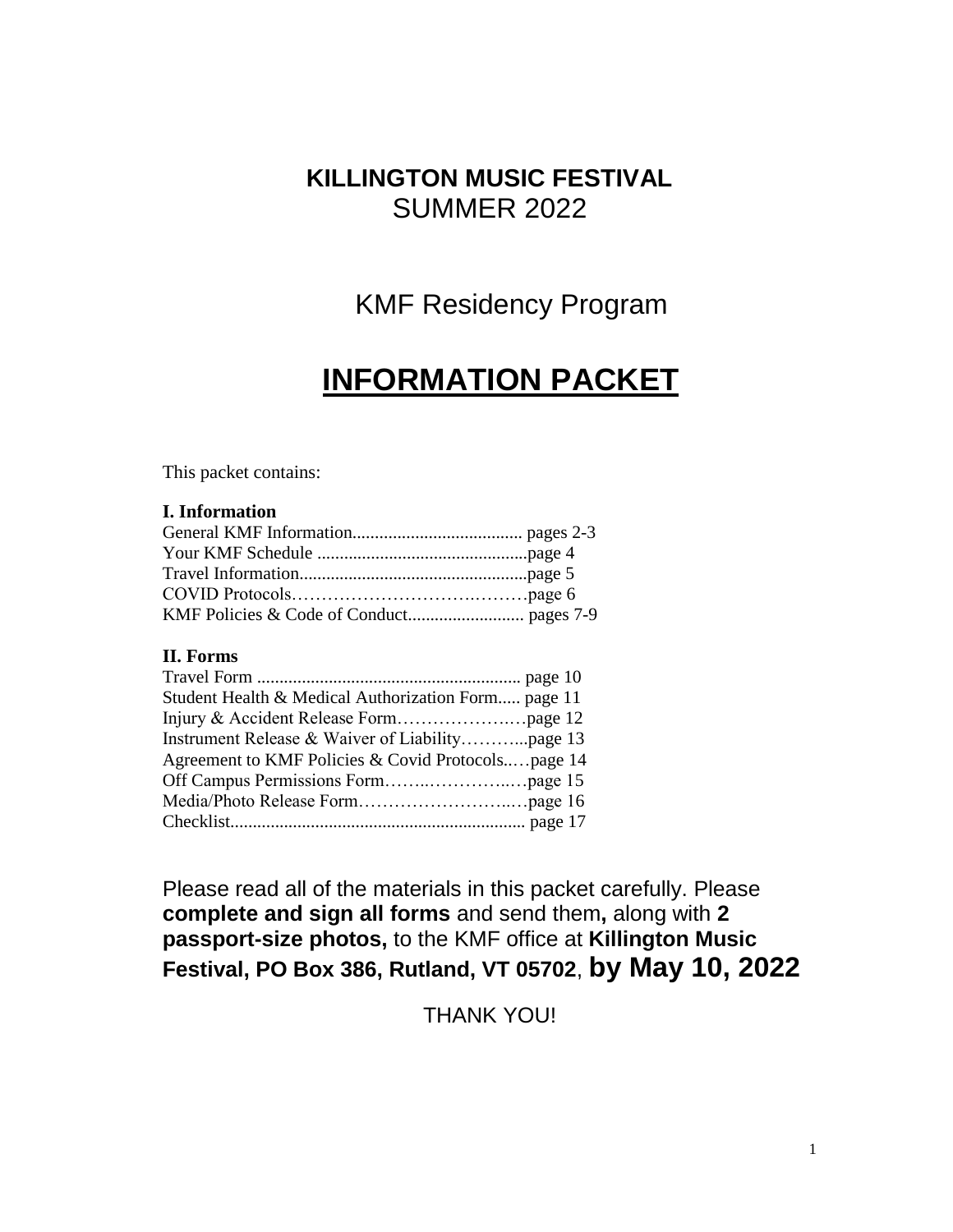# **Killington Music Festival Summer 2022**

*We have put together a variety of information to help you get here, decide what essentials to put in your suitcase, know what to expect during the festival, keep in touch with family and friends and more. If you find you still have questions after reading through the packet please call us at the Killington Music Festival's office: (802) 773-4003.* 

### **GENERAL KMF INFORMATION**

**Residency Program Dates:** Saturday, June 25 thru Friday, July 22, 2022.

**Check-In:** Festival check-in starts at 11 AM on Saturday, June  $25<sup>th</sup>$  at Mendon Mountainview Lodge. Before 11 AM, the inn will not be open to KMF participants. Check-in continues until everyone has arrived. You will be greeted by the KMF staff, and will receive your room assignment, picture ID card, and general information. An orientation meeting will follow in the early evening.

**Check-Out:** Festival Check-out is on the morning of **Friday, July 22, 2022.**

#### **Summer Residency Mailing Address:**

#### **c/o KMF RESIDENCY PROGAM Mendon Mountainview Lodge 5654 US RT 4 Mendon, VT 05701**

This address is designated for your personal mail. Please use this address, **NOT** the KMF PO Box, to avoid delays in receiving your mail. Forwarding of mail arriving in Mendon after July 21<sup>st</sup> unfortunately cannot be guaranteed, so please encourage family and friends to time their mailings to arrive before the Festival ends.

**Housing:** KMF housing and "headquarters" is **Mendon Mountainview Lodge,** 5654 US RT 4, Mendon, VT. You will receive your room assignment when you arrive.

**Phones/Internet:** At Mendon Mountainview Lodge, cell service and wi-fi is available.

**Bedding/Towels:** According to public health regulations, all beds must have sheets and a blanket. The inn will provide a set of sheets and towels free of charge. You are responsible for laundering these items.

**Deposit:** A security deposit of \$200 is payable at the Mendon Mountainview Lodge front desk when you check in. Method of payment is by credit card. The deposit will be returned within 2 weeks after you vacate the room IF you pass room inspection (with no damage or missing items) and return all sheet music at checkout. Otherwise amounts will be deducted from the deposit to cover repair and/or replacement costs. If you notice any problems with the condition of your room when you check in, be sure to inform the front desk immediately.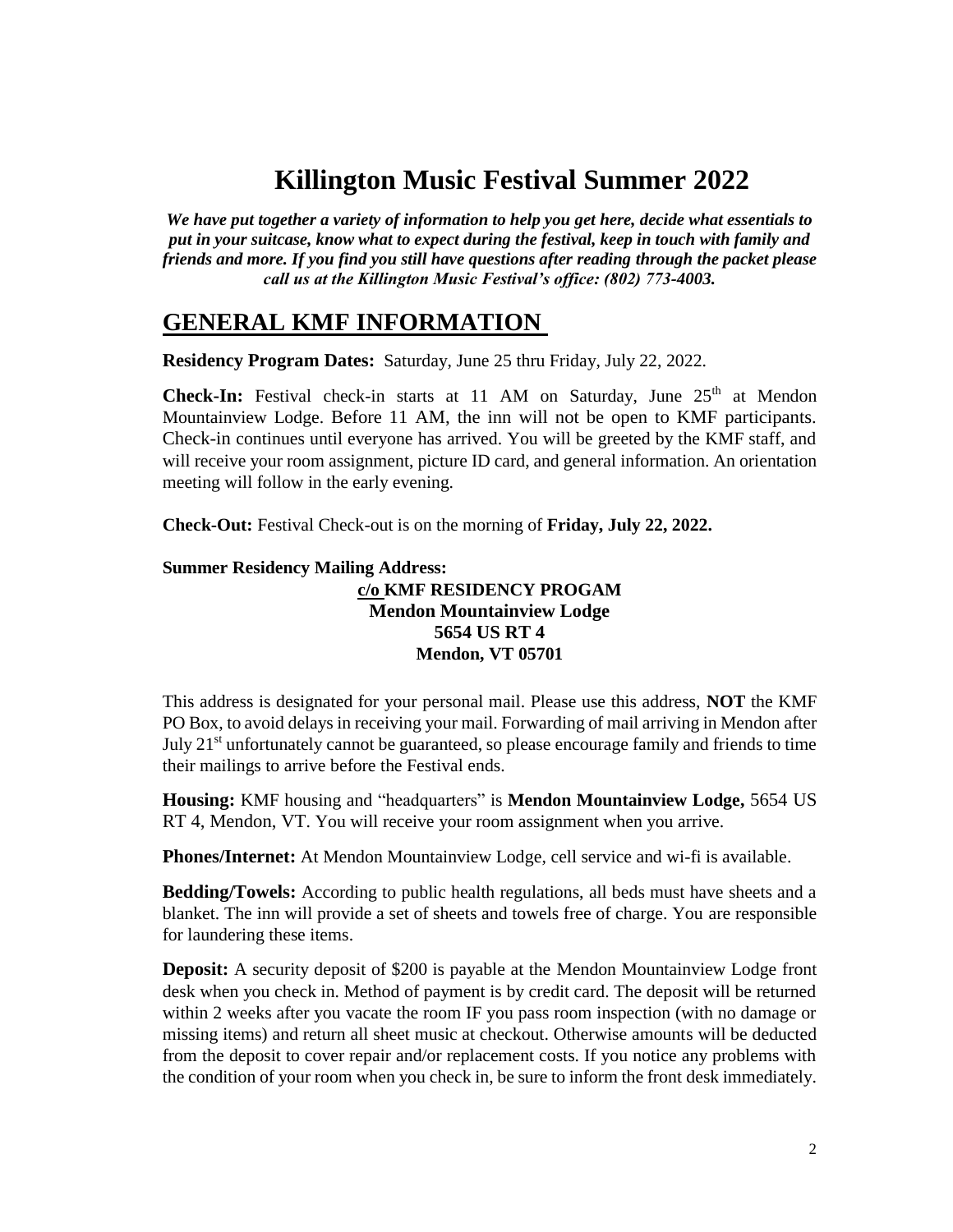#### **Important Items to Bring:**

Concert Attire: Men -- Dark suit, or dark pants and dark suit jacket. Women -- Long black dress or skirt and white blouse for ensemble performances. Colorful dress for solo performances. Stage Crew – You may be asked to help with stage crew. Please bring appropriate black attire, at discretion of the administration.

Extra strings, an extra bow recently rehaired. Sheet music (including the piano parts!) for solos you wish to study (selected chamber music scores and parts can be borrowed from the KMF library) music stand, metronome, pencils and scotch tape. And be sure to bring your cell phone for communication purposes.

Summer weather on the mountain is generally warm and pleasant with cool evenings, occasional rain, and a few hot days. Be sure to bring short and long sleeve shirts; long pants for warm weather; a swimming suit; a jacket, sweater or sweatshirt; shoes appropriate for hiking; and your favorite brand of bug spray!

To protect against possible covid spread, bring face masks and hand sanitizer.

**What to Leave at Home:** Some electrical devices and halogen lamps are prohibited in the inn. If in doubt, please give the KMF office a call. Also see "KMF Policies and Code of Conduct" on pp. 7-9.

**Instruments:** You are solely responsible for the condition, maintenance, and whereabouts of your instrument(s) during the festival (see page 14). Be sure to have any necessary repair work, including bow rehairs, done BEFORE you arrive.

**Spending Money:** You will need money for laundry (around \$5 per load), admission charges ranging from \$5-\$15 for optional activity trips, sheet music, CD's, souvenirs, snacks, etc. Consequently, *weekly* spending can vary considerably, from \$30 to \$70 on average. Credit cards are a useful alternative to cash. The transaction fees at ATM's in Rutland are significantly lower than the fees at Killington ATM's, so you may want to use an ATM during the trips to Rutland.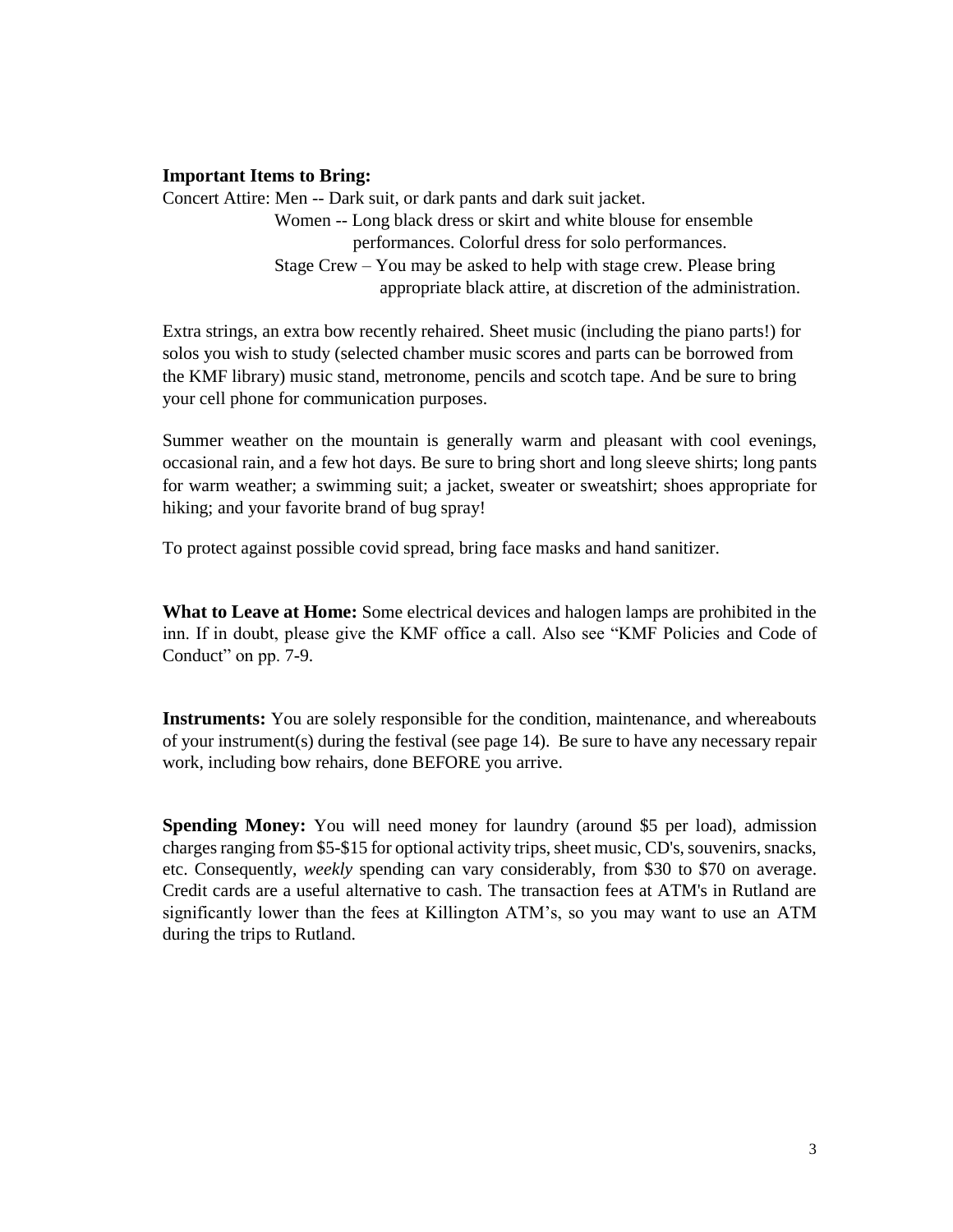### **YOUR KMF SCHEDULE**

From Monday through Saturday, the basic daily schedule is:

7:00-7:45 Breakfast 8:00 – 10:30 Individual practice (lesson) 10:45-12:00 Chamber music rehearsals (coachings)\* or practice 11:45 - 12:45 Lunch 1:00 - 2:15 Chamber music rehearsals (coachings)\* or practice 2:30-3:45 Chamber music rehearsals (coachings)\* or practice 4:00 - 5:30 Masterclass or free time (activities scheduled) 5:30 - 6:15 Dinner 7:00 - 9:30 Concerts, Masterclasses

\*Saturday afternoon chamber music rehearsals are, at the discretion of the KMF artistic director, optional unless your ensemble has a coaching. Longer trips are scheduled on Sundays, when there is no scheduled practice or chamber music periods.

**Meals:** All meals are served at the restaurant area in Mendon Mountainview Lodge. Arrival during the first half-hour of meal times is recommended for the best food selection. On Sunday, brunch is served from 10:00 to noon, and dinner starts at 4:30 PM.

**Concerts, Lessons, Coachings and Practice:** Concerts featuring KMF resident artists take place on Friday evenings (except for the last week, which are on Wednesday & Thursday), and concerts in the Music in the Mountains series are performed on Saturdays. These concerts are at 7:00 PM at Ramshead Lodge. There will also be several important Outreach Concerts in Rutland and the surrounding region. A schedule of these events and participants will be posted on the **KMF Bulletin Board** at Mendon Mountainview Lodge. On the Bulletin Board you will find information on your lesson, masterclass, and ensemble assignments and coaching times/places. These schedules are updated often, so be sure to check the Board several times a day for any changes.

**Activities:** The KMF resident staff organizes a variety of daily and weekly activities, both on and off campus. Informal team sports are played several times weekly. Library trips to borrow books (local library cards are issued on your first visit to the library and a fee is charged) and use the internet (free of charge, no library card needed) are also scheduled regularly. The Mendon Mountainview Lodge's outdoor swimming pool is open every afternoon by appointment with the KMF staff, and a game room is also available. Hiking trips, shopping and movie trips to Rutland and Manchester, and outings to other popular Vermont destinations are also organized. Schedules and sign-up sheets for these and other activities are posted on the **KMF Activity Board** at Mendon Mountainview Lodge. Be sure to provide the Off Campus Permissions Form on pg. 15.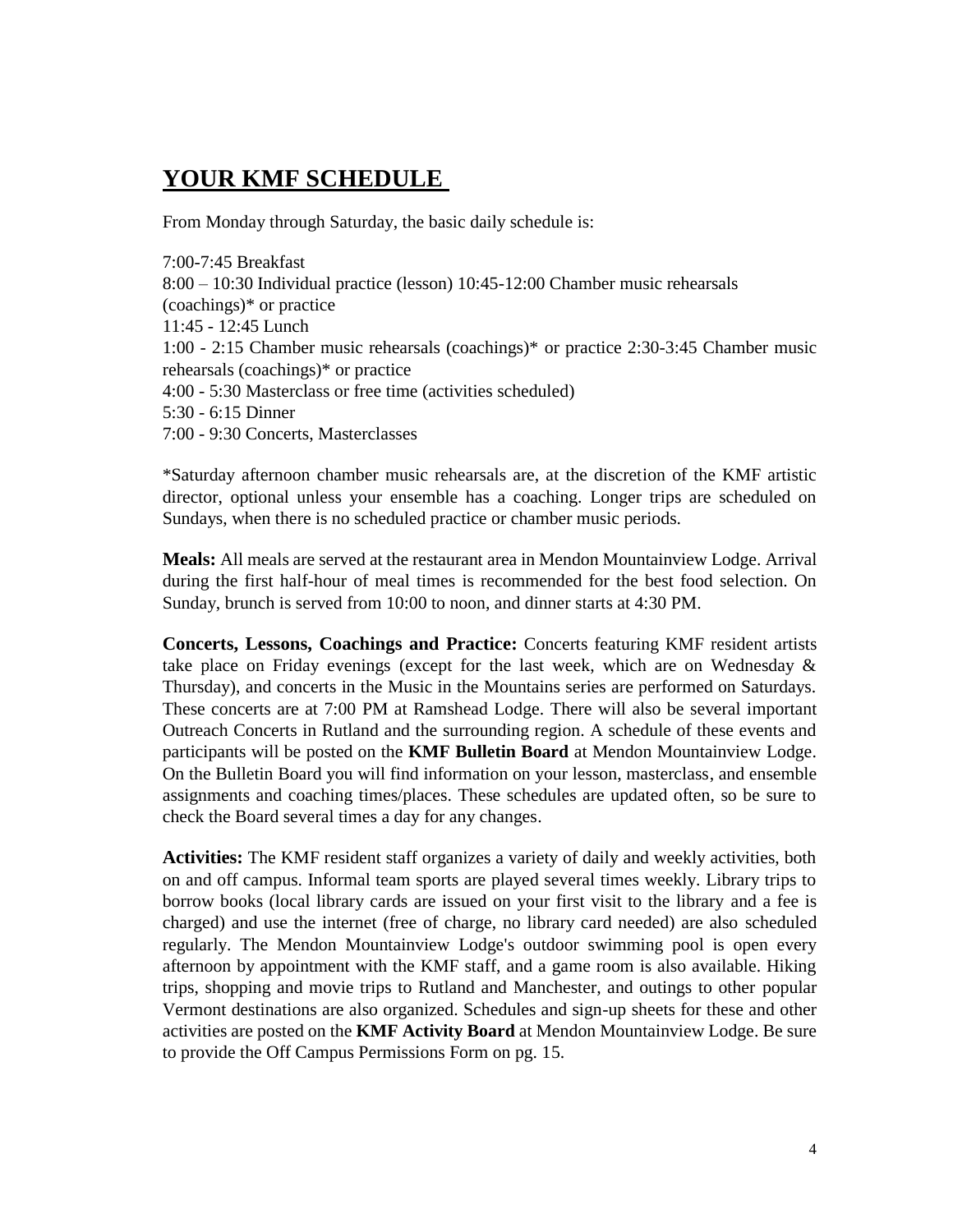### **TRAVEL INFORMATION**

### *KMF IS NOT RESP0NSIBLE FOR TRANSPORTATION*

**Send Back the Travel Form (**see page 10)**!** Please let us know your travel plans by completing and returning the travel form along with the other forms by May 10<sup>th</sup>. Plan **to arrive at Mendon Mountainview Lodge between 11 AM and 3 PM on Saturday, June 25, 2022. Plan to depart in the morning or early afternoon on Friday, July 22, 2022**.

If you're planning to travel by plane, our closest airports are Rutland Southern VT Regional Airport (30 min. away), Lebanon Municipal Airport (1 hour away), Burlington International Airport (1-1/2 hours away), Albany International Airport (2 hours away), Boston Logan International Airport (3 hours away).

There is also an Amtrak train, Vermont Translines bus and Greyhound bus, all with service directly to Rutland.

Mendon Mountainview Lodge is about 20-30 minutes from Rutland. While we do not intend to promote a particular service, we are aware that Tri State Transportation provides airport shuttle service from the airports above and taxi service from Amtrak train station and bus drops. **Do book your airport shuttle and taxi needs in ADVANCE**.

**By Car to Mendon:** You will find Mendon to be very accessible by car. The Mendon Mountainview Lodge is located at **5654 US RT 4, Mendon, VT**. From New York City, allow about five hours' travel time; from Boston, 3 hours; from Albany, NY, 2 hours; from Hartford, CT, 2-1/2 hours.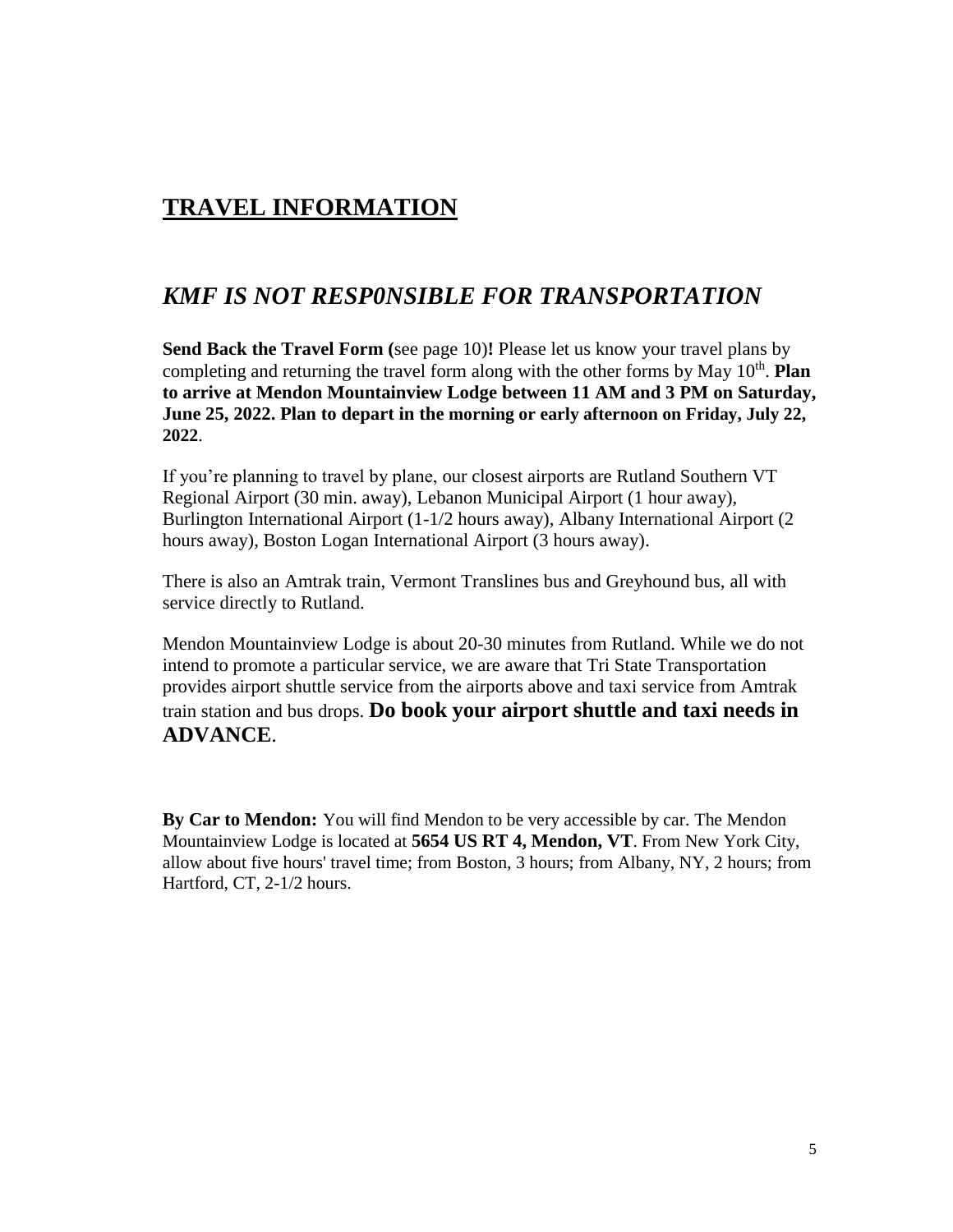### **COVID PROTOCOLS**

The health and safety of our festival staff and participants is our #1 priority. KMF continues to work with local and state health officials, along with campus and venue reopening specialists, to develop guidelines and protocols designed to keep our students, faculty, staff and patrons safe.

Specific COVID requirements include:

- 1. Proof of vaccination and applicable boosters -- KMF follows CDC, FDA and state guidelines for what is considered fully vaccinated
- 2. Proof of a negative PCR test within 24 hours of arrival
- 3. Other safety measures and precautions such as social distancing and/or mask wearing may be implemented as needed.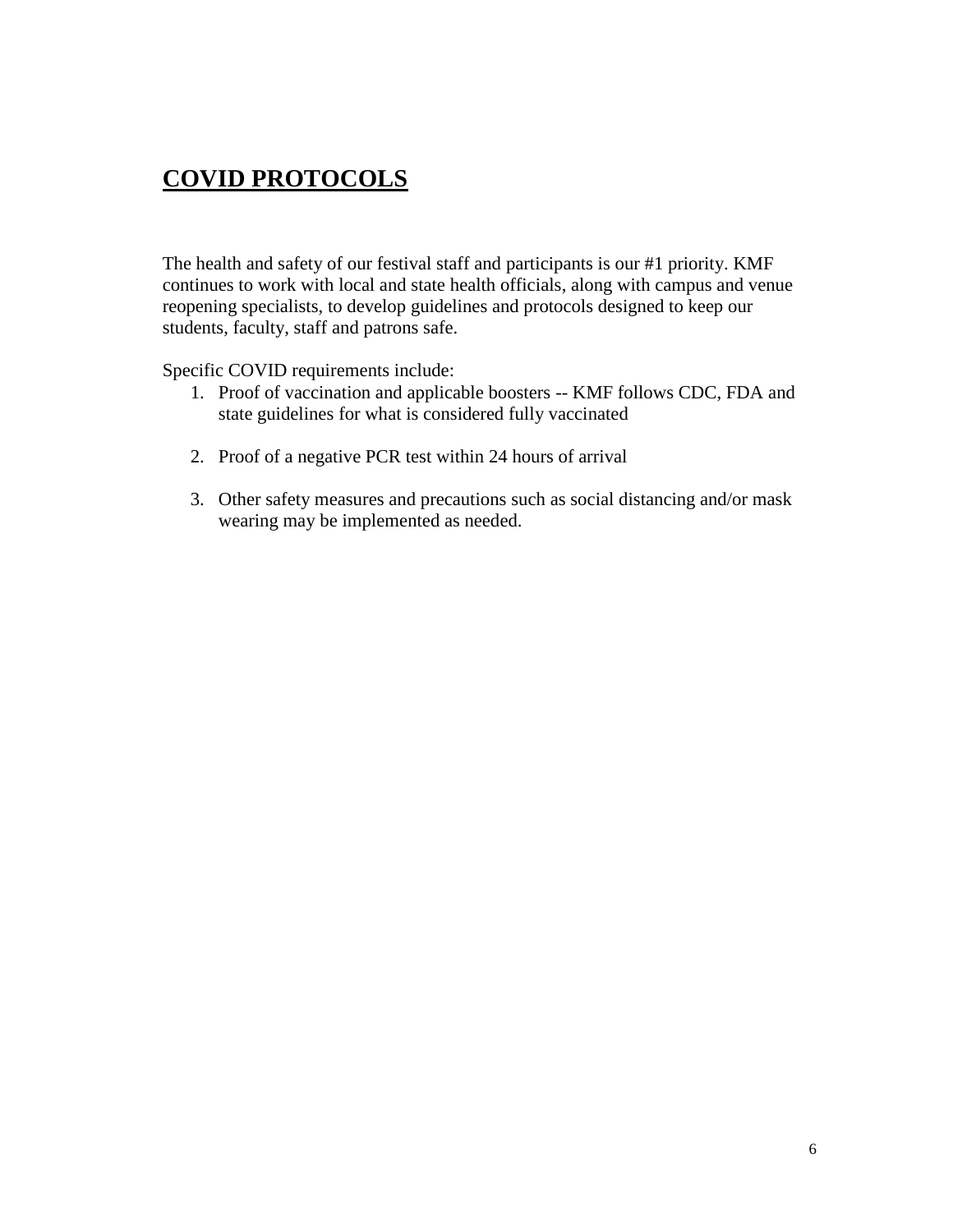### **KMF POLICIES & CODE OF CONDUCT**

*The following rules and policies have been developed to ensure that the KMF experience is fun, productive, and safe for everyone. Please keep these pages with you for future reference.* 

#### **I. RULES AND POLICIES**

1. **Check-In.** When you arrive, you must first check in at the Mendon Mountainview Lodge, where you will receive your room assignment and other important information at the front desk. At this time you need to turn in any missing forms and take care of any outstanding tuition payments. Upon payment of the security deposit to the inn (see below), you will receive your room key.

2. **Smoking.** Smoking is **NOT** allowed anywhere inside any of the facilities that comprise the **KMF campus:** anywhere within the perimeter of Mendon Mountainview Lodge and Pico Base Lodge. If you smoke outside, you must remove all litter or a clean-up charge will be assessed to your room.

3. **Drug and Alcoholic Beverage Policy.** The possession or consumption of alcoholic beverages is **NOT** permitted anywhere on the KMF campus and in adjacent areas regardless of your age. Similarly, the possession or consumption of marijuana and illegal drugs is not permitted, regardless of whether marijuana or other controlled substance are procured legally. The possession or consumption of alcoholic beverages or marijuana and illegal drugs in violation of this rule is grounds for immediate dismissal from the program with no refund. If you have a doctor's prescription for any drug it should be noted on your medical form, please follow your doctor's direction on its use.

4. **Quiet Hours.** In all facilities, quiet hours are from 10:00 PM to 7:00 AM.

5. **Curfews:** 12 years of age and under: in your own room by 10:00 PM. 13 to 17 years of age: in your own room by 11:00 PM. 18 years and over: in your own building by midnight. After 10 pm, no visitation in others' rooms is allowed. Anyone congregating after quiet hours should do it in the common areas.

6. **Signing In and Out.** Before leaving the KMF campus for any reason, **all** students (regardless of age) must sign out, and must sign back in upon return. Sign-out sheets are located at the front desks of each facility. You do not need to sign out if you are leaving on a KMF-organized group activity supervised by a KMF staff member.

If you are under 18 **and have signed parental approval** (see the Off Campus Permissions Form on page 16), you need to check with a KMF staff member before leaving the KMF campus. To leave the KMF campus by car, you must have prior written parental permission and permission from a KMF staff member before you leave. For short walking trips, you are expected to go in small groups (**not** alone). Regular off-campus activities such as jogging are allowed for under-18s only with written parental permission on file.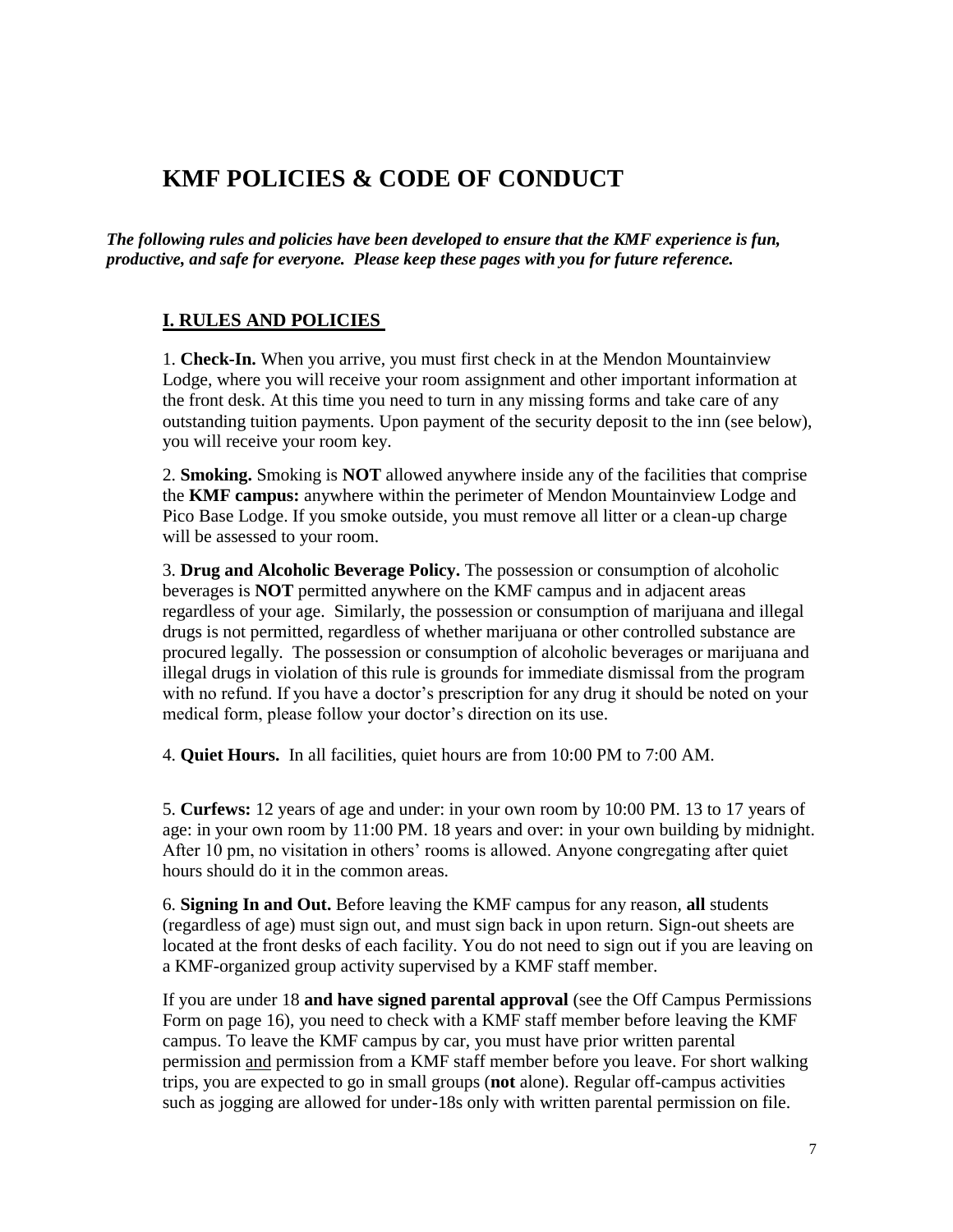7. **Visitation.** During practice hours, there is no visiting with other students. This includes telephone calls. Visitation hours are from 12:00 noon until quiet hours begin at 10:00 PM. The door **must** be propped open during visitation, except during chamber music rehearsals. Persons other than KMF participants, including relatives of participants, are not allowed to stay overnight in the inn and should check with a KMF resident staff member before visiting your room.

8. **Lobby and Restaurant Regulations.** The KMF campus lobbies and other public spaces must be kept clean and the noise level down. Food and drinks are not to be taken from the restaurant. Shoes must be worn in all public areas of the KMF campus.

9. **Room Deposit.** A \$200.00 security deposit must be paid to Mountainview (**not** to the festival) before moving into the room. This deposit represents your commitment that you will leave your room in the same condition that you found it. The deposit will be returned within two weeks after you vacate your room, and the costs of any damages or missing items will be deducted from it. If you discover damage to your room when you move in, tell the front desk staff immediately.

10. **Linen/Towel Rental.** One set of sheets and towels are provided free. All beds are required to have sheets or a covering at all times.

11. **Cleaning.** Mountainview will provide for weekly cleaning of student rooms and common spaces. The cleaning staff must be allowed to enter your room to clean it. Please keep sink area clear of clutter and floors neat. Please place trash **in tied bags**, and only in the containers provided.

12. **Missing or Damaged Items.** The cleaning staff will also inspect for missing or damaged items. Replacement charges will be determined on a case-by-case basis.

13**. Rearranging Furniture.** You are not allowed to move furniture in rooms unless the staff gives you permission to do so. If you are a cellist and need a bed moved for string quartet rehearsals, please contact the front desk to arrange this.

14. **Forbidden Items in Room.** The electrical equipment allowed in your room is limited to charge cords, electric toothbrushes, electric curlers, hair dryers, curling irons, electric razors, radios, stereo systems, and fans. The following are **NOT** allowed in your room: halogen bulbs or lamps, water heaters, rice cookers, popcorn poppers, toaster ovens, coffee makers, hot pots, refrigerators, microwaves, or similar items. The use of an open flame or any other items that represent a potential fire hazard, especially **candles**, are **not** allowed under any circumstances. Pets are also not allowed anywhere on the KMF campus.

15. **Final Check-Out.** A few days before the festival ends, you will receive instructions for returning sheet music and making other necessary preparations for departure. If for any reason you must leave KMF early, please tell the KMF Dean of Students.

16. **Practice Hours.** From 8 AM-10:30 AM, you are expected to be in your room practicing unless you have a lesson. The KMF staff will do random daily checks to ensure that you are practicing consistently and effectively. Common spaces may not be used during this time except for practicing.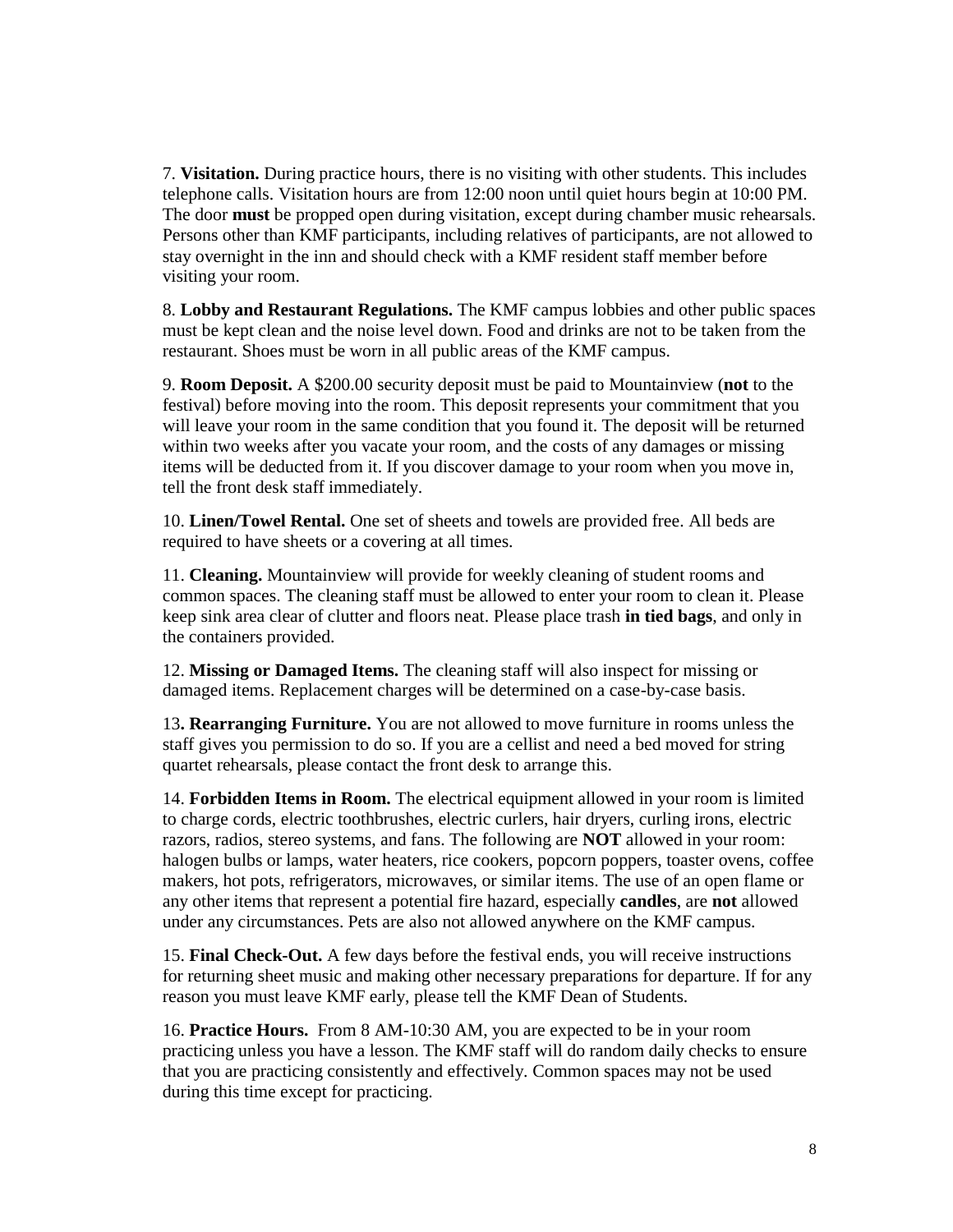17. **Lessons and Rehearsal Schedule.** Keep your lesson and rehearsal times and places **posted on your door** and make sure to keep this schedule up-to-date. Normally, chamber music rehearsals and coachings take place in the afternoon but, if as a last resort you must have a morning chamber coaching/rehearsal, inform a KMF resident staff member beforehand and post the time and place on your door.

18. **Inappropriate Behavior.** Types of behavior including but not limited to the following will not be tolerated at KMF: a) non-observance of any of the above rules and regulations; b) running in hallways or causing disturbances; c) using obscenities or other inappropriate language; d) failure to observe acceptable concert etiquette; e) failure to follow instructions given by a KMF resident staff member; f) any behavior that puts others at risk of bodily or psychological harm; g) disrespect toward staff (hotel and KMF), resident assistants, artistic director, executive director, faculty, and other students. Disrespect toward any member of the KMF community will not be tolerated.

#### **II. SANCTIONS**

Depending on the seriousness of the violation of the rules, KMF may decide to give you a warning; impose a curfew earlier than the general curfew; notify your parents if you are under 18 years of age; or dismiss you from the program without a refund. A serious violation justifying immediate dismissal is one that, among other matters, threatens the ability of KMF to provide an appropriate atmosphere for its programs, harms you or another person or property, involves disrespect to KMF officers or staff, or that involves a violation of Vermont or federal law.

#### **III. RULES ACKNOWLEDGEMENT**

Please sign and return the release forms (on page 14 in the Forms section) to indicate that you have read, understood, and agree to abide by the above rules and policies throughout the 2022 Killington Music Festival.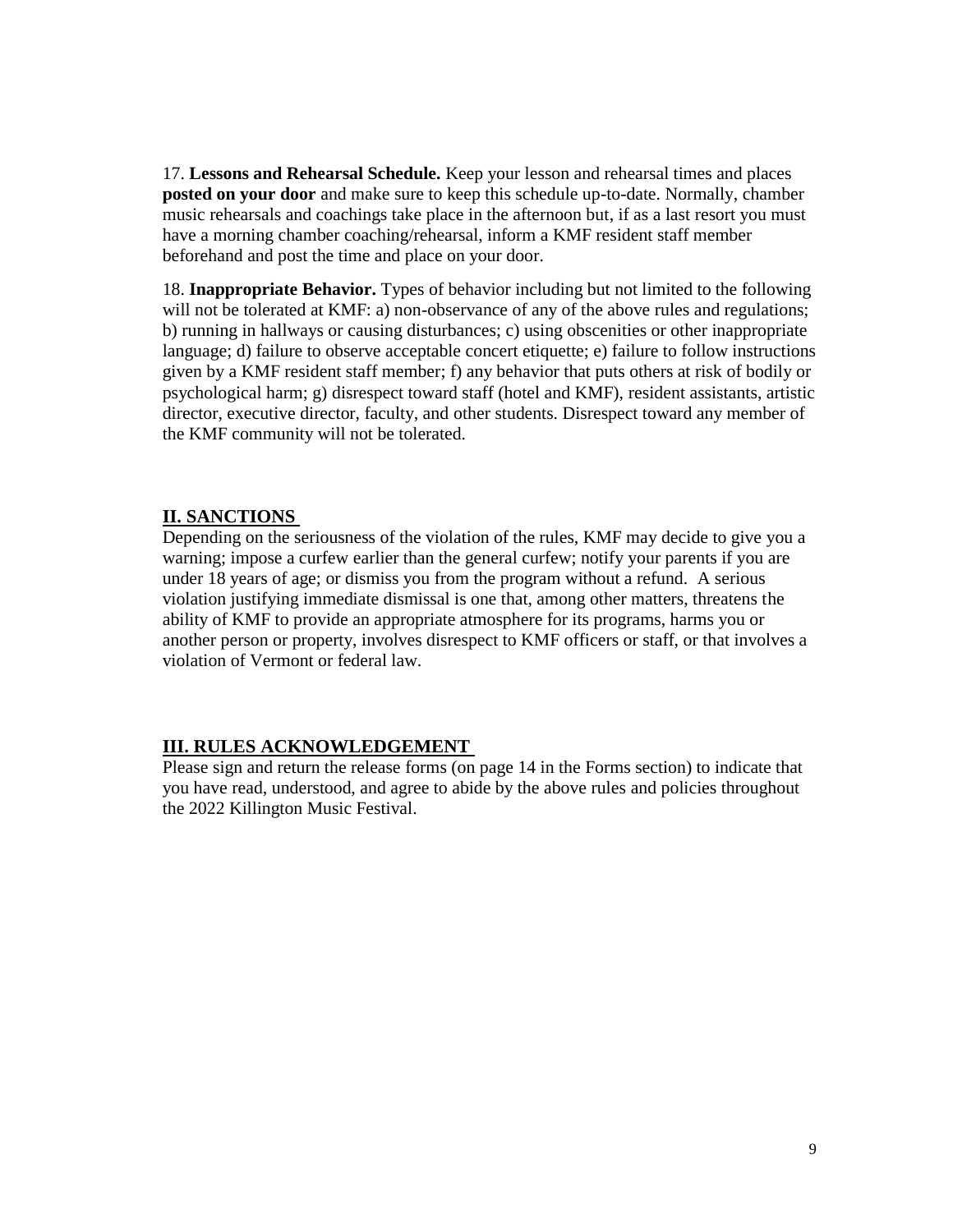### **TRAVEL FORM**

*Be sure you have read the "Travel Information" on page 5 before filling out.*  **(Please Print)** 

| E-Mail: Cell Phone: Call Phone: 2008. [19] Phone: 2008. [19] Phone: 2008. [20] Phone: 2008. [20] Phone: 2018. [20] Phone: 2018. [20] Phone: 2018. [20] Phone: 2018. [20] Phone: 2018. [20] Phone: 2018. [20] Phone: 2018. [20] |
|--------------------------------------------------------------------------------------------------------------------------------------------------------------------------------------------------------------------------------|

### **ARRIVAL METHOD**

How are you planning to get to Killington? **Please check your choices below.** 

 $\Box$  I have a ride to and from Mendon

 $\Box$  I am bringing my own car:

Car year/make/model: \_\_\_\_\_\_\_\_\_\_\_\_\_\_\_\_\_\_\_\_\_\_\_\_

License plate (state, #): \_\_\_\_\_\_\_\_\_\_\_\_\_\_\_\_\_\_\_\_

□ I am planning to travel by **/ plane / train / bus /**(circle your transportation mode) through **Albany / Rutland / another location**: \_\_\_\_\_\_\_\_\_\_\_\_ (name of city) From there, I will get to Mendon via \_\_\_\_\_\_\_\_\_\_\_\_\_\_ (mode of transportation).

*(Be sure to arrange your transportation into Mendon well in advance!)* 

### **ARRIVAL TIME**

At about what time do you plan to arrive at Mendon Mountainview Lodge on June 25 (check-in is 11 AM to 11 PM)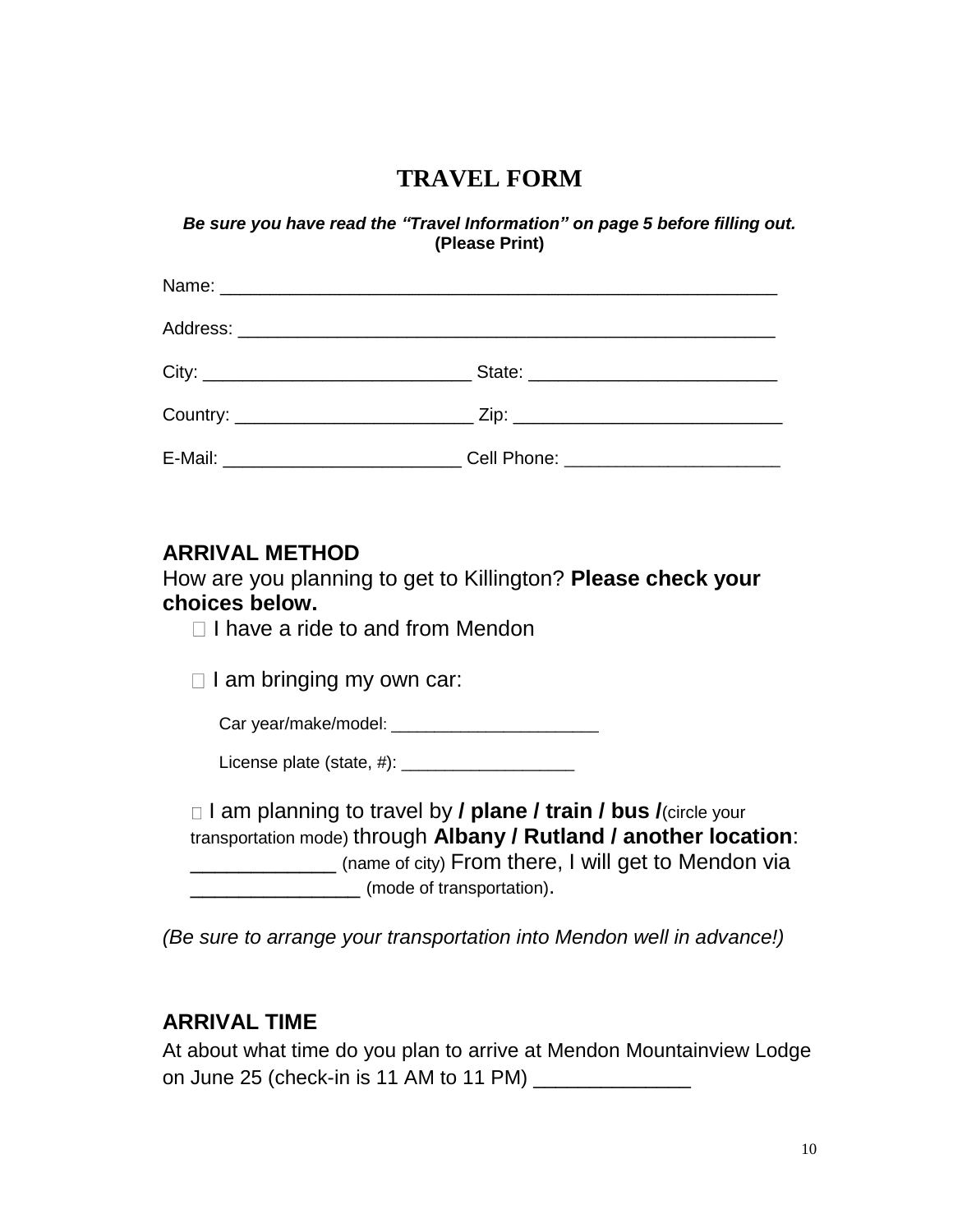## **STUDENT HEALTH & MEDICAL AUTHORIZATION FORM**

|                | Allergies: _____ Bees/Insects _____ Pollen/Dust ____ Medicines specify______________________________                                                                                                                                                                                                                                                                            |  |  |  |  |
|----------------|---------------------------------------------------------------------------------------------------------------------------------------------------------------------------------------------------------------------------------------------------------------------------------------------------------------------------------------------------------------------------------|--|--|--|--|
|                |                                                                                                                                                                                                                                                                                                                                                                                 |  |  |  |  |
|                | Please list all prescription medications you are presently using:                                                                                                                                                                                                                                                                                                               |  |  |  |  |
|                | Do you have any physical condition(s) we ought to know about in case of an emergency?                                                                                                                                                                                                                                                                                           |  |  |  |  |
|                |                                                                                                                                                                                                                                                                                                                                                                                 |  |  |  |  |
|                | I have enclosed proof of Covid vaccine & applicable boosters: ____Yes                                                                                                                                                                                                                                                                                                           |  |  |  |  |
|                | PARENT/GUARDIAN INFORMATION                                                                                                                                                                                                                                                                                                                                                     |  |  |  |  |
|                | Parent/Guardian Name:                                                                                                                                                                                                                                                                                                                                                           |  |  |  |  |
|                |                                                                                                                                                                                                                                                                                                                                                                                 |  |  |  |  |
|                | <b>EMERGENCY CONTACT INFORMATION (IF DIFFERENT FROM PARENT/GUARDIAN)</b>                                                                                                                                                                                                                                                                                                        |  |  |  |  |
|                |                                                                                                                                                                                                                                                                                                                                                                                 |  |  |  |  |
|                |                                                                                                                                                                                                                                                                                                                                                                                 |  |  |  |  |
|                | HEALTH INSURANCE INFORMATION                                                                                                                                                                                                                                                                                                                                                    |  |  |  |  |
|                |                                                                                                                                                                                                                                                                                                                                                                                 |  |  |  |  |
| Policy Number: |                                                                                                                                                                                                                                                                                                                                                                                 |  |  |  |  |
|                | <b>EMERGENCY CARE AUTHORIZATION</b>                                                                                                                                                                                                                                                                                                                                             |  |  |  |  |
|                |                                                                                                                                                                                                                                                                                                                                                                                 |  |  |  |  |
|                |                                                                                                                                                                                                                                                                                                                                                                                 |  |  |  |  |
|                |                                                                                                                                                                                                                                                                                                                                                                                 |  |  |  |  |
|                | Killington Music Festival to treat (Name of Festival Attendee) in an emergency.                                                                                                                                                                                                                                                                                                 |  |  |  |  |
|                |                                                                                                                                                                                                                                                                                                                                                                                 |  |  |  |  |
|                | $Signature$ $\overline{O(1)}$ $\overline{O(1)}$ $\overline{O(1)}$ $\overline{O(1)}$ $\overline{O(1)}$ $\overline{O(1)}$ $\overline{O(1)}$ $\overline{O(1)}$ $\overline{O(1)}$ $\overline{O(1)}$ $\overline{O(1)}$ $\overline{O(1)}$ $\overline{O(1)}$ $\overline{O(1)}$ $\overline{O(1)}$ $\overline{O(1)}$ $\overline{O(1)}$ $\overline{O(1)}$ $\overline{O(1)}$ $\overline{O$ |  |  |  |  |

(Parent/Guardian if student is under 18 years old)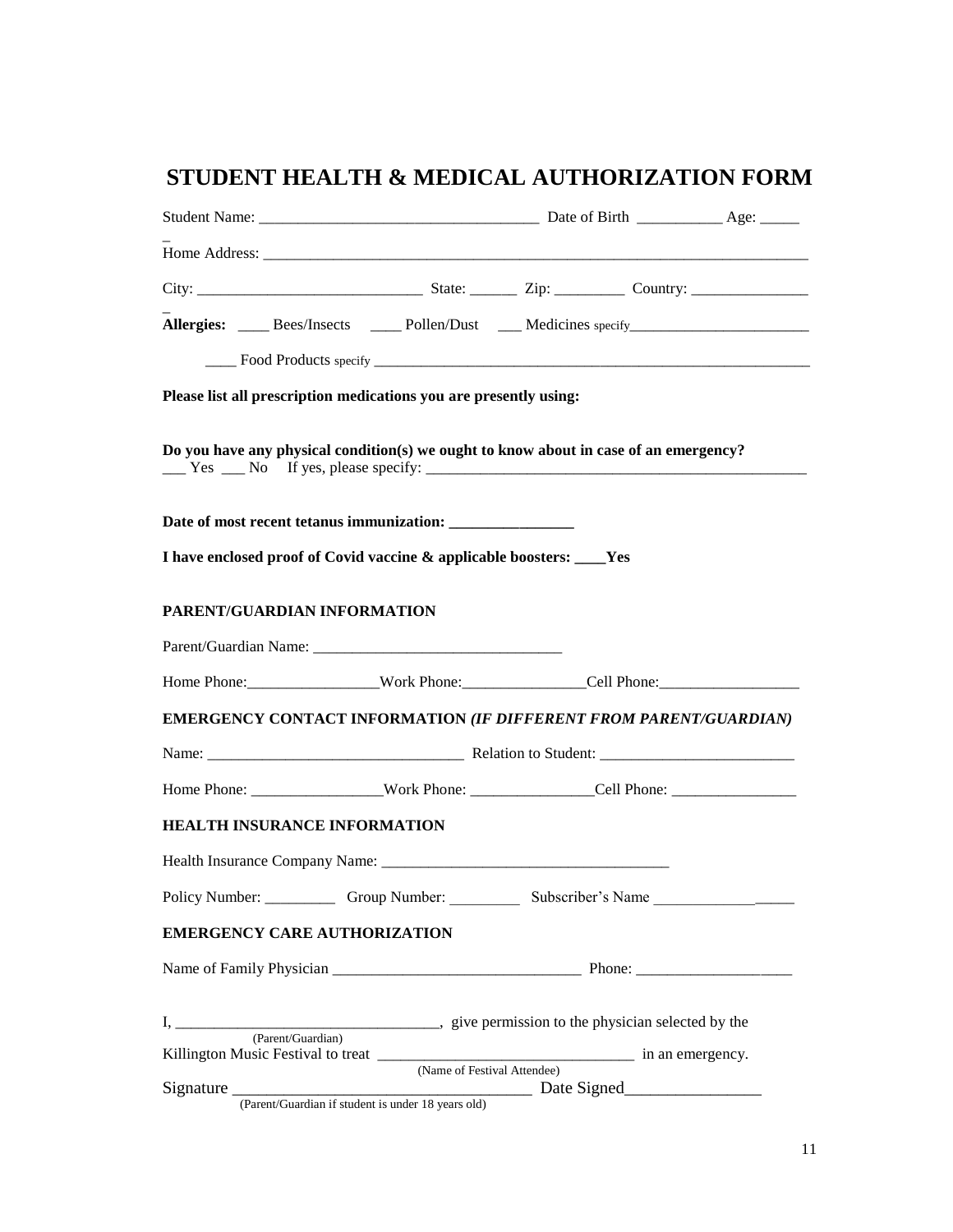### **INJURY & ACCIDENT RELEASE FORM (for Students under the age of 18)**

I, the undersigned, individually and as a parent(s) and guardian(s) of

(Name of Festival attendee)

\_\_\_\_\_\_\_\_\_\_\_\_\_\_\_\_\_\_\_\_\_\_\_\_\_\_\_\_\_\_\_\_\_\_\_\_

a minor, do hereby agree to release, discharge, and hold harmless Killington Music Festival, Inc., its officers, agents, and employees of and from all causes, liabilities, damages, claims, or demands whatsoever on account of any injury or accident involving the said minor arising out of the minor's attendance at the Killington Music Festival or in the course of activities held in connection with the festival.

I have read the KMF Polices & Code of Conduct document of the Killington Music Festival. I agree to the rules and regulations set forth in the document, and I am aware of the consequences that will result from said minor violating the rules and policies of the festival.

Both signatures requested:

Father's/Guardian's Signature

\_\_\_\_\_\_\_\_\_\_\_\_\_\_\_\_\_\_\_\_\_\_\_\_\_\_\_\_\_\_\_\_\_\_\_\_\_

\_\_\_\_\_\_\_\_\_\_\_\_\_\_\_\_\_\_\_\_\_\_\_\_\_\_\_\_\_\_\_\_\_\_\_\_\_\_

Mother's/Guardian's Signature

### **------------------------------------------------------------------------------------------------------------------------------ INJURY & ACCIDENT RELEASE FORM (for Students over the age of 18)**

I, the undersigned,

(Print name)

\_\_\_\_\_\_\_\_\_\_\_\_\_\_\_\_\_\_\_\_\_\_\_\_\_\_\_\_\_\_\_\_\_\_\_\_\_\_

\_\_\_\_\_\_\_\_\_\_\_\_\_\_\_\_\_\_\_\_\_\_\_\_\_\_\_\_\_\_\_\_\_\_\_\_\_\_\_

do hereby agree to release, discharge, and hold harmless Killington Music Festival, Inc., its officers, agents, and employees of and from all causes, liabilities, damages, claims, or demands whatsoever on account of any injury or accident involving me, arising from my attendance at the Killington Music Festival or in the course of activities held in connection with the festival.

I have read the KMF Policies & Code of Conduct document of the Killington Music Festival. I agree to the rules and regulations set forth in the document, and I am aware of the consequences that will result from my violating the rules and policies of the festival.

Signature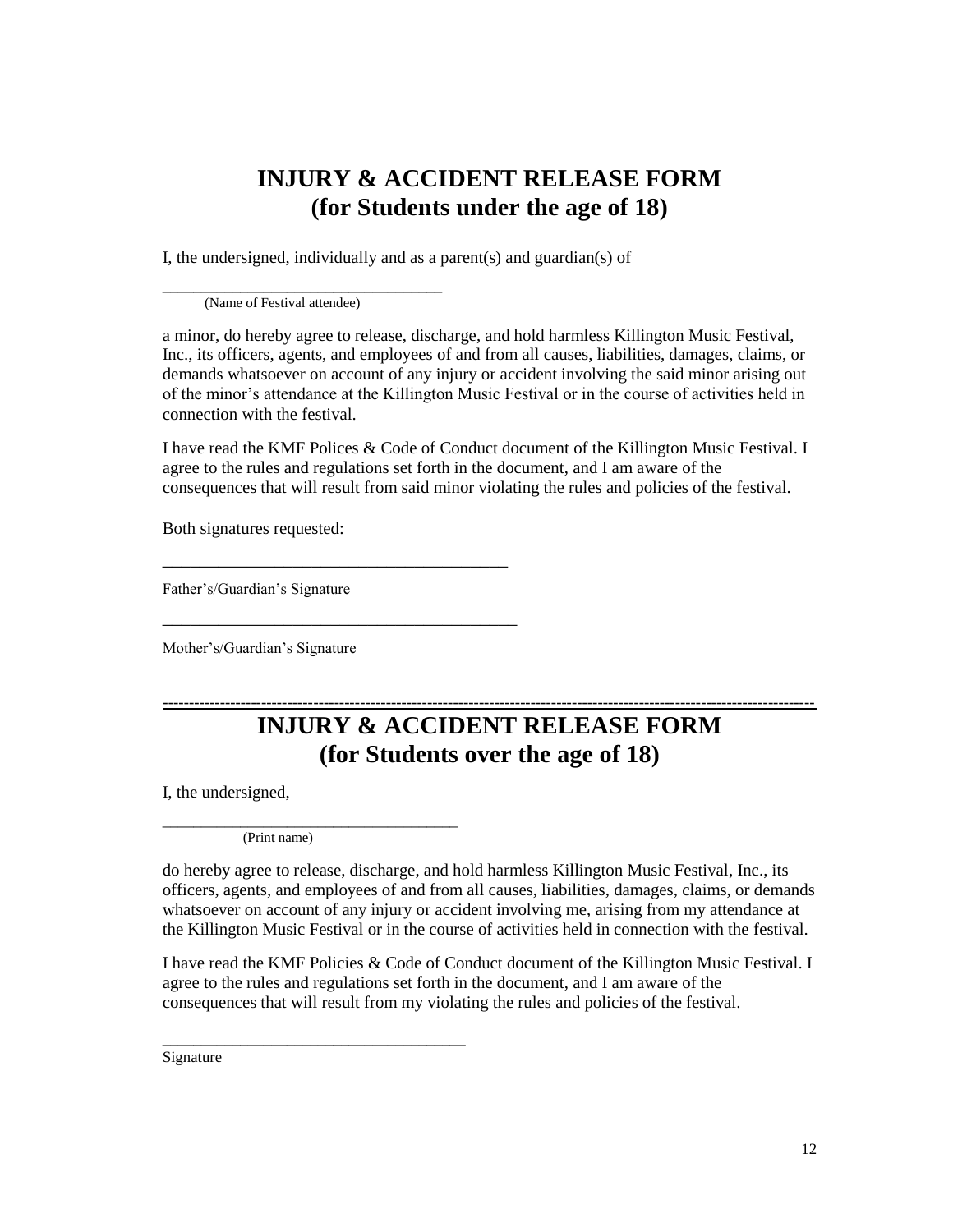### **INSTRUMENT RELEASE AND WAIVER OF LIABILITY**

I, the undersigned and participant in the Killington Music Festival, recognize that musical instruments may be fragile and valuable, and hereby agree to accept and assume all risks of injury to any instruments I bring to the festival. I hereby release and hold harmless myself, my heirs, guardians and legal representatives of Killington Music Festival, Inc., their agents, employees, trustees and any other persons involved in the Festival from any liability for any injury or damage to my instrument(s), whether from anyone's negligence or not, or any other cause, arising from my participation in the Killington Music Festival and its related activities.

| Student name (please print):                |  |
|---------------------------------------------|--|
| Student signature:                          |  |
| Parent/Guardian (if student under 18 years) |  |
| Date:                                       |  |

#### **PLEASE ATTACH PROOF OF INSURANCE**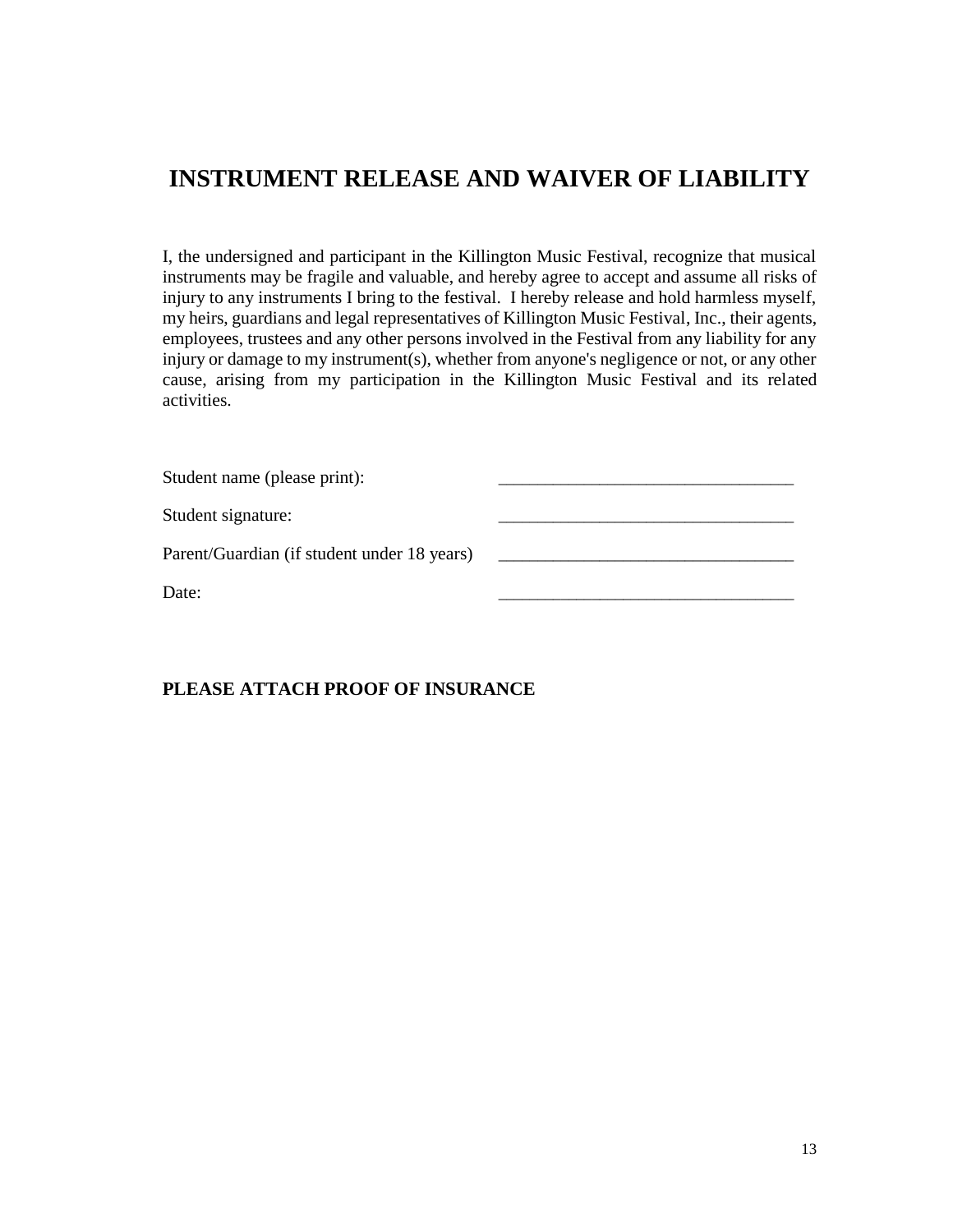### **AGREEMENT TO KMF POLICIES & CODE OF CONDUCT AND COVID PROTOCOLS**

*On pages 7 - 9 you will find the official rules and policies of the Killington Music Festival. Covid protocols can be found on page 6 Once you have read them, please sign and date below.*

### **AGREEMENT**

I have read and understood the KMF Policies & Code of Conduct and Covid Protocols sections of the KMF Information Packet. I agree to abide by these rules and policies. I am aware that an infraction of the rules and policies may result in my dismissal from the festival without refund of tuition.

**\_\_\_\_\_\_\_\_\_\_\_\_\_\_\_\_\_\_\_\_\_\_\_\_\_\_\_\_\_\_\_\_\_\_\_\_\_\_\_ Print Student's Name**

**Student's Signature Date Signed Date Signed** 

**\_\_\_\_\_\_\_\_\_\_\_\_\_\_\_\_\_\_\_\_\_\_\_\_\_\_\_\_\_\_\_\_\_\_\_\_\_\_\_ \_\_\_\_\_\_\_\_\_\_\_\_\_\_\_**

**\_\_\_\_\_\_\_\_\_\_\_\_\_\_\_\_\_\_\_\_\_\_\_\_\_\_\_\_\_\_\_\_\_\_\_\_\_\_\_ Print Parent/Guardian Name if child is under 18**

**Signature of Parent/Guardian Date Signed Date Signed** 

**\_\_\_\_\_\_\_\_\_\_\_\_\_\_\_\_\_\_\_\_\_\_\_\_\_\_\_\_\_\_\_\_\_\_\_\_\_\_\_ \_\_\_\_\_\_\_\_\_\_\_\_\_\_\_**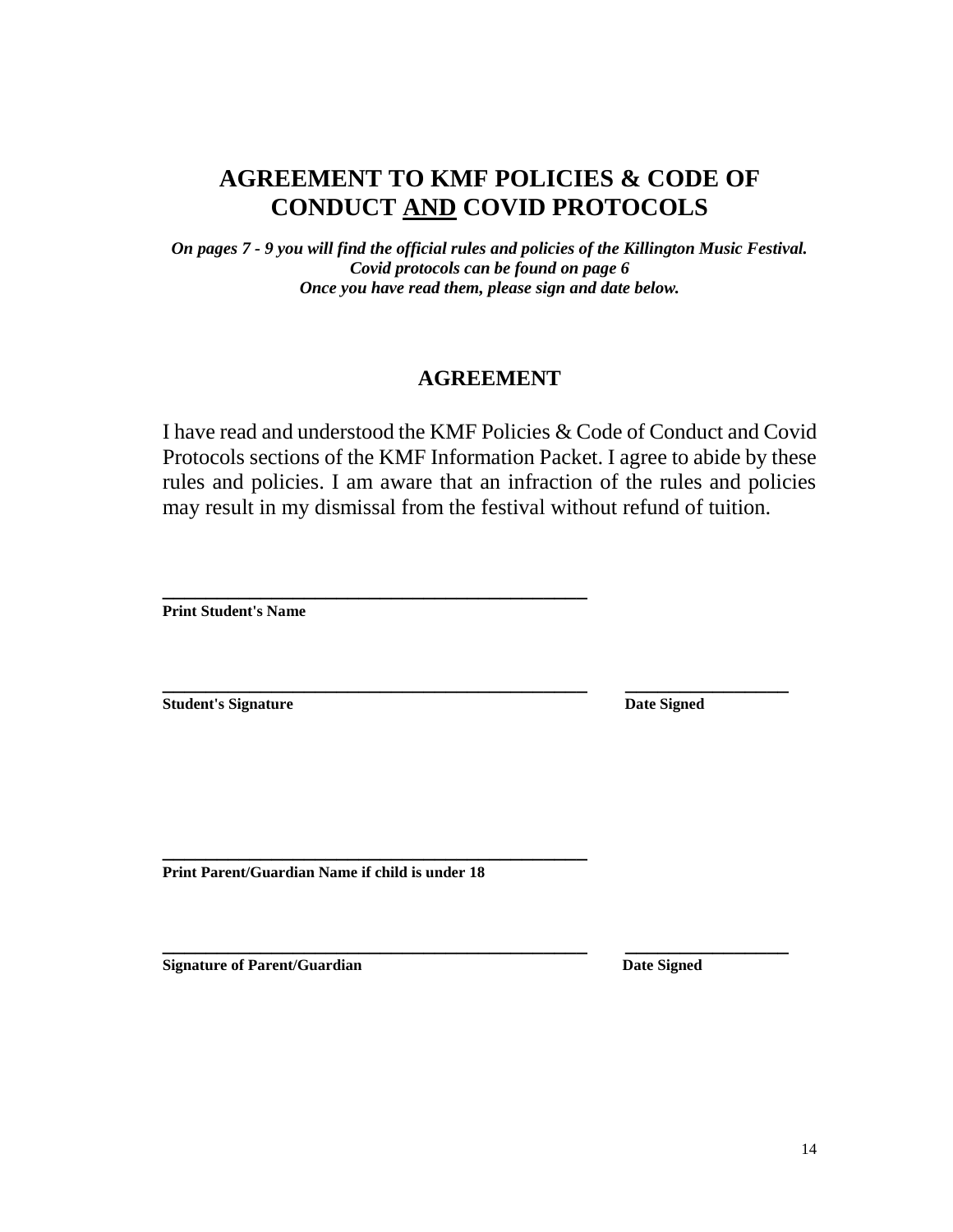### **OFF CAMPUS PERMISSIONS FORM**

*Permissions for students UNDER 18 years of age*

All KMF participants **must always sign out** before leaving the KMF campus, regardless of age. Sign in is also required upon return.

Participants under the age of 18 are not allowed to ride in the vehicles of other participants. However, exceptions can be made below with parental permissions:

 $\Box$  I give my child permission to ride in a vehicle operated by another KMF participant. I understand that my child must also get permission from KMF staff before leaving.

Participants under the age of 18 are not allowed to leave the KMF campus. However, exceptions can be made below with parental permissions:

 $\Box$  I give my child permission to exercise off campus without supervision (i.e. taking a morning jog). Student should still sign out, but may leave without express KMF staff approval.

 $\Box$  I give permission for my child to leave campus with a group of other students without staff supervision (i.e. walking to the market). Student should still sign out **and** activity must first be approved by KMF staff.

**\_\_\_\_\_\_\_\_\_\_\_\_\_\_\_\_\_\_\_\_\_\_\_\_\_\_\_\_\_\_\_\_\_\_\_\_\_\_\_ \_\_\_\_\_\_\_\_\_\_\_\_\_\_\_**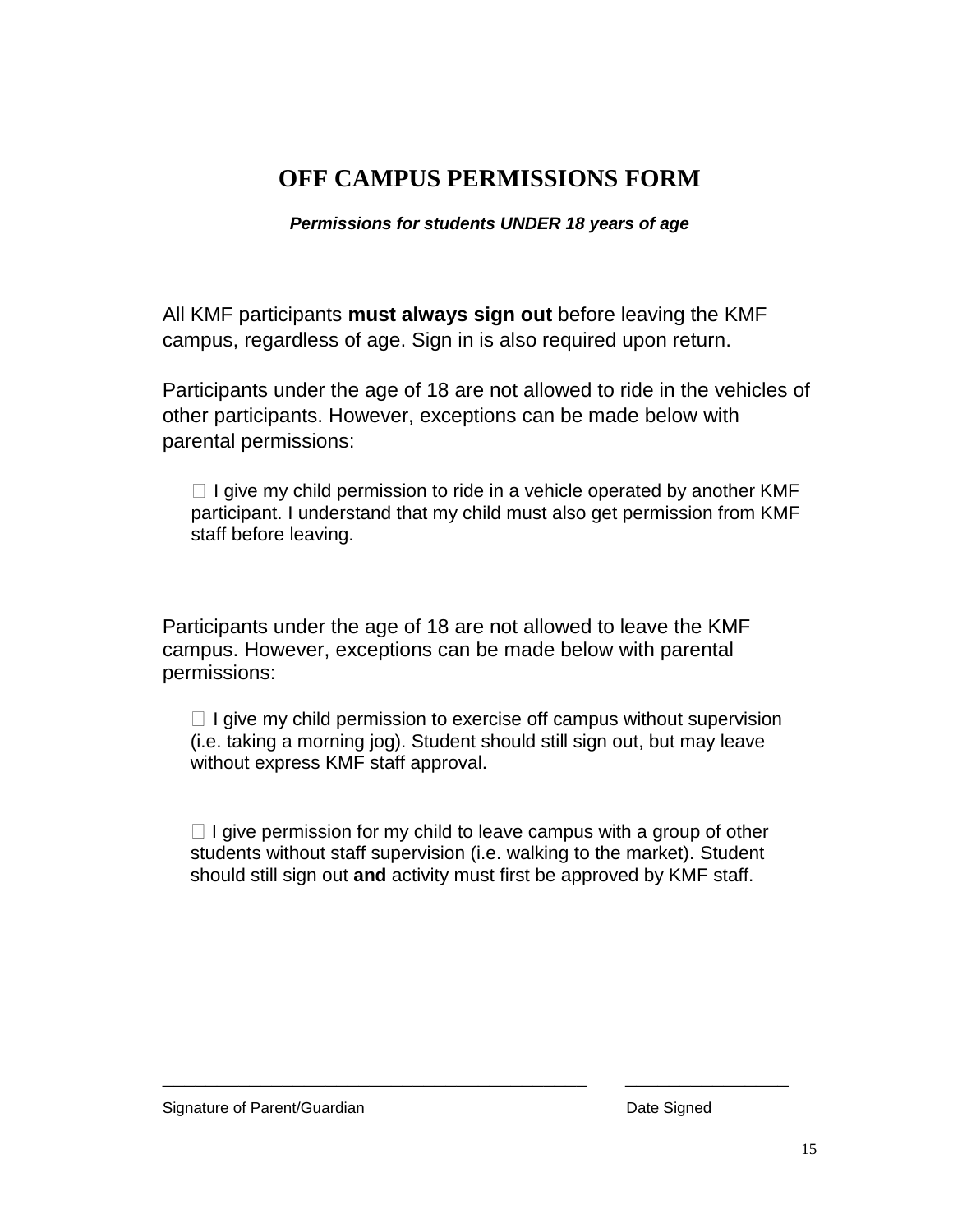### **MEDIA / PHOTO RELEASE FORM**

Killington Music Festival publicizes Festival news in newspapers. In addition, students are also featured in photos, the KMF website, and advertisements to promote the Festival. In order to do this, we ask you for the following information.

NOTE: If you do **NOT** want such information released, please initial here: \_\_\_\_\_\_\_\_\_\_. However, we do ask that you complete sections 1 and 2 of this form.

#### **1. STUDENT INFORMATION**:

| City                                               | <b>State</b> | Zip code |
|----------------------------------------------------|--------------|----------|
| 2. PARENT OR GUARDIAN INFORMATION (if applicable): |              |          |
| Father's Name                                      |              |          |
|                                                    |              |          |
| Mother's Name                                      |              |          |
|                                                    |              |          |
|                                                    |              |          |
|                                                    |              |          |
| <b>Student Signature</b>                           | Date         |          |
| Parent or Guardian Signature<br>(if under 18)      | Date         |          |